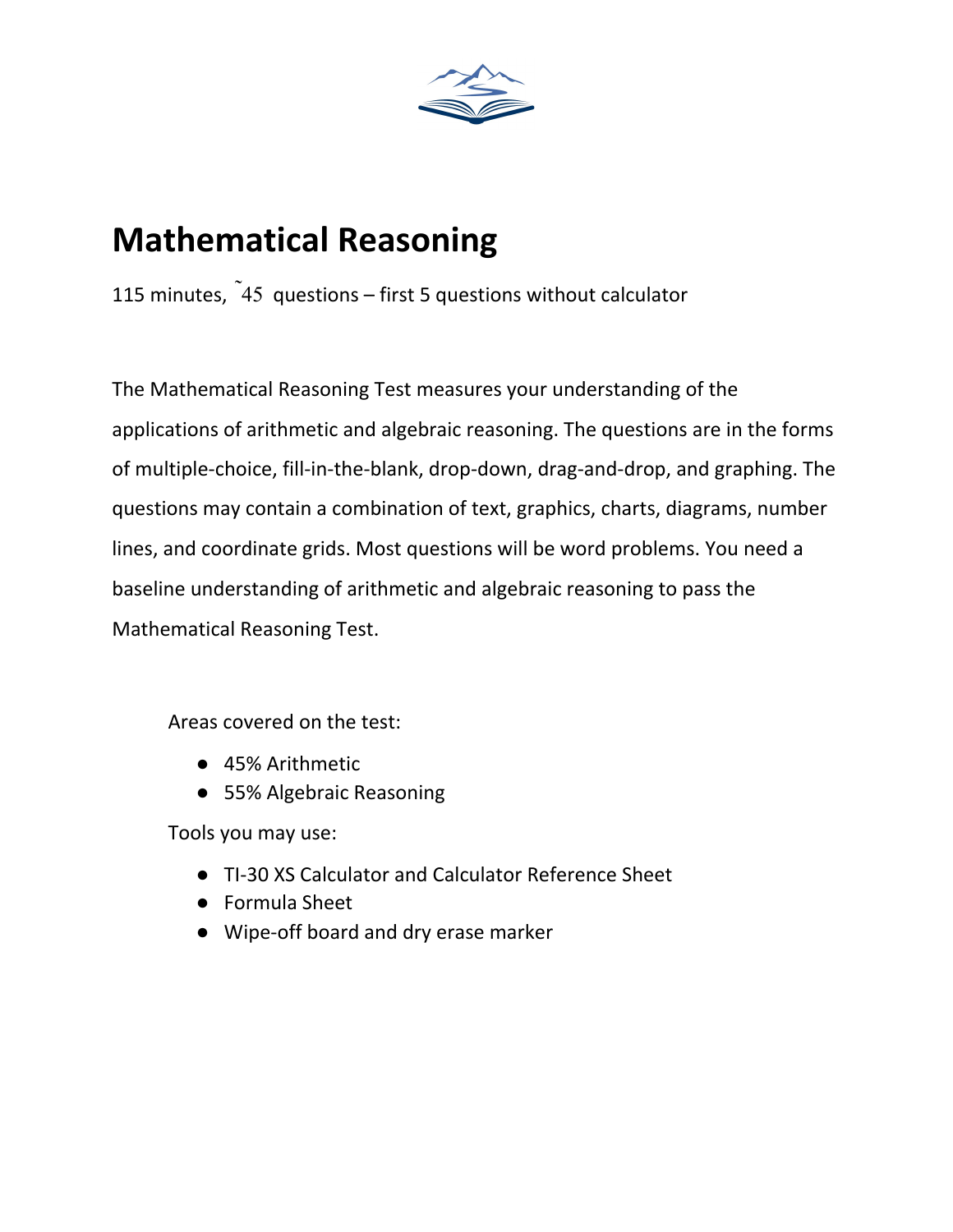

## *Ratio*

A ratio is a way of comparing two values. They are written like they are read, the number that is read first will occur first (or in the numerator) in the ratio.

Ex: 3 to 1, 3:1, and  $\frac{3}{1}$  are all ways we can write a ratio that means for every 3 of one item there is 1 of another. Similar to fractions, ratios can be simplified into lowest terms.

I work in a bookstore, and in one day I ring up 50 purchases. 15 of those purchases are cash, the rest are done with a credit or debit card. The following are potential ratio comparisons for this question:

| Credit Card Purchases to Total Purchases ? | 35 to 50, 35:50 or $\frac{35}{50}$                                                           |
|--------------------------------------------|----------------------------------------------------------------------------------------------|
|                                            | Simplified to lowest terms: $\frac{7 \text{ to } 10}{7 \cdot 10}$ or $\frac{7}{10}$          |
| Cash Purchases to Card Purchases ?         | 15 to 35, 15:35, or $\frac{15}{35}$                                                          |
|                                            | Simplified to lowest terms: $\frac{3 \text{ to } 7}{2}$ , $\frac{3:7}{2}$ , or $\frac{3}{7}$ |
| Cash Purchases to Total Purchases ?        | 15 to 50, 15:50, or $\frac{15}{50}$                                                          |
|                                            | Simplified to lowest terms: $\frac{3 \text{ to } 10}{3 \cdot 10}$ or $\frac{3}{10}$          |

## *Distance and Cost*

Distance and cost formulas have 3 parts to them. To solve a distance or cost formula, you identify what two things you have in order to solve for the third.

Distance = Rate you travel (speed) x Time it takes (hours)  $D = R \times T$ 

So, if you know the distance and the rate, you can solve for time. If you know the rate and the time you can solve for the distance. If you know the distance and the time you can solve for the rate.

 $D = R \times T$   $D / R = T$   $D / T = R$ 

Total Cost = Price per item (rate) x Number of items being purchased  $C = R \times N$ 

So, if you know the price per item and the number of items being purchased you can solve for the total cost. If you know the total cost and the price per item, you can solve for the number of items. If you know the total cost and the number of items, you can solve for the price per item.

$$
C = N \times R \qquad C / R = N \qquad C / N = R
$$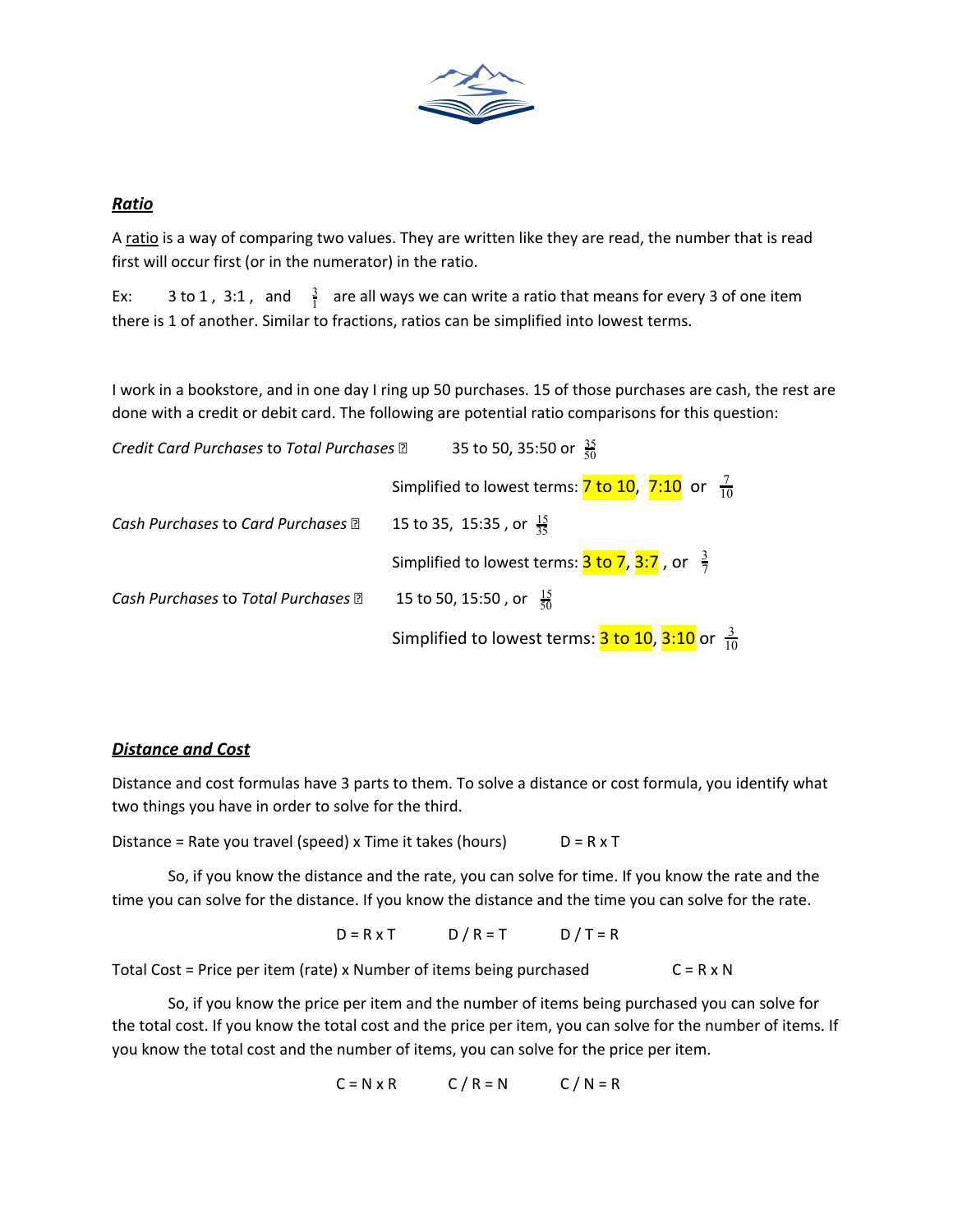

## *Exponents*

Exponents or "powers" are a way of showing repeated multiplication. It has two parts, the base, or the big number, and the exponent, or the superscript.

We read  $4^6$  as "four to the power of six" or "four to the sixth power". In this example, 4 is the base and 6 is the exponent. The exponent indicates how many times the base is multiplied to itself, <mark>so  $4^6$  = 4 x 4 x 4 x 4 x 4 x 4  $\,$  or 4 multiplied to itself 6 times</mark>, the product of which is 4,096.

RULES:

Any base to the power of 0 equals 1  $\mathbb{E}$   $9^0$  =1

Any base to the power of 1 equals itself  $\mathbb{Z}/6^1$  =6

Any number raised to a negative power equals a fraction with a numerator of 1  $\mathbb D$ 

 $5^{-2}$   $\Box$   $\frac{1}{5^{2}}$   $\Box$   $\frac{1}{5 \times 5}$   $\Box$  $\frac{1}{5^2}$   $\Box$   $\frac{1}{5x}$ 5 *x* 5 1 25

## *Roots*

Roots are a way of finding "What number multiplied to itself (x number of times) is equal to the number found under the radical sign ( $\sqrt{X}$ ). The number below the radical sign is called the radicand. The number out front of the radical sign is called the index. The index tells us how many times a number was multiplied to itself to give us the radicand. \*If there is no index, the index is automatically 2.

 $\sqrt{25}$  In this example, 25 is the radicand and 2 is the index (when there is no index number it is automatically 2), so to solve this problem you are looking for what two numbers that are the same that multiply together to make 25 ?

 $x = 25$ since  $5^2$  = 25, then  $\sqrt{25}$  = 5

 $\sqrt[3]{8}$  In this example, 8 is the radicand and 3 is the index, so to solve this problem you are looking for what three numbers that are the same that multiply together to make 8 $\mathbb B$ 

 $\frac{\sqrt{8}}{2}$  x  $\frac{\sqrt{8}}{2}$  = 8 since  $2^3$  = 8, then  $\sqrt[3]{8}$  = 2 \*This is an inverse relationship!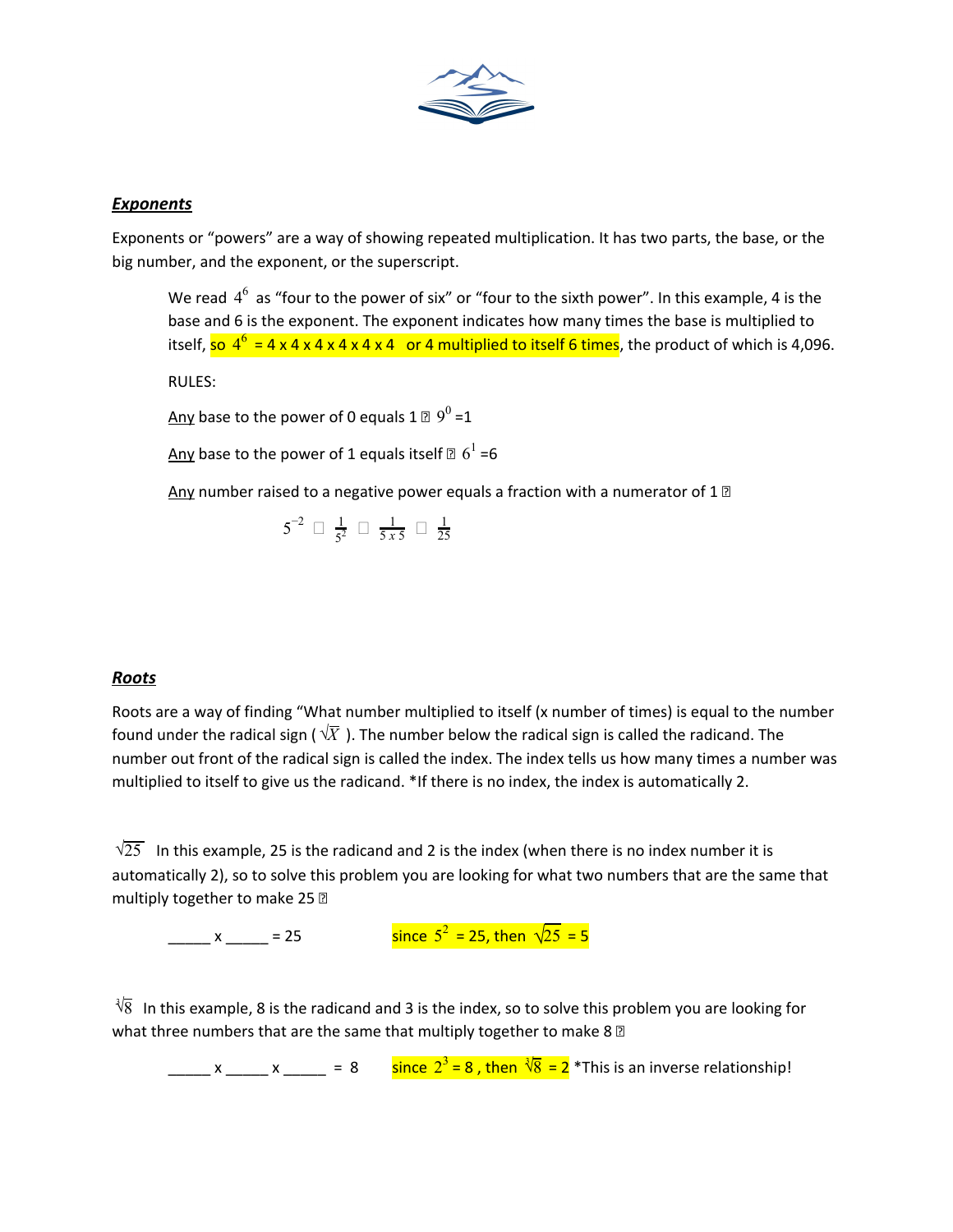

## *Scientific Notation*

This is a way of using powers of 10 to write numbers that are very large or very small. A scientific notation is a way of expressing a product of a number between 1 and 10 multiplied to 10 to a certain power.

## $^\text{\#}$  (1-10) x  $\,$   $10^{\,\text{\#}}$

Positive exponents indicate this number is large, and the decimal has to move from its position in scientific notation form to the right to expand the number of decimal places that the exponent indicates:

1.564 x  $10^5$   $\text{\textdegree}$  156,400.00  $\text{...}$  \*The decimal place moved 5 places to the right\*

Negative exponents indicate this number is small, and the decimal has to move from its position in scientific notion form to the left to expand the number of decimal places that the exponent indicates:

3.61 x  $10^{-6}$  20.00000361  $-$ \*The decimal place moved 6 places to the left\*

To put a number into scientific notation, first recognize if you have a large number or a small (decimal) number. The decimal will be moved create a number between 1-10.

3.457,000,000.00 **a** 3.457  $10^9$ <sup>9</sup> 0.000004431 4.431 x 10 −6

## *Order of Operations*

When you are working on a math problem that contains more than one operation, the answer will vary depending on how these operations are performed. Therefore, we follow the Order of Operations when solving problems, performing operations in the following order:

## **1) P – Parentheses (or other grouping symbols like brackets, absolute value bars, division fraction bar)**

*\*For parentheses inside of parentheses (or brackets, bars etc.) begin PEMDAS over again\**

- **2) E – Exponents and roots**
- **3) M / D – Multiplication and division, working left to right**
- **4) A / S – Addition and subtraction, working left to right**

PARENTHESES  $\mathbb{E}(5+7)^2 - (8)(3)$ 

EXPONENTS  $[12)^{2} - (8)(3)$ 

MULTIPLICATION  $\mathbb{E}(144) - (8)(3)$ 

SUBTRACTION  $\mathbb{Z}$   $\frac{144 - 24}{140}$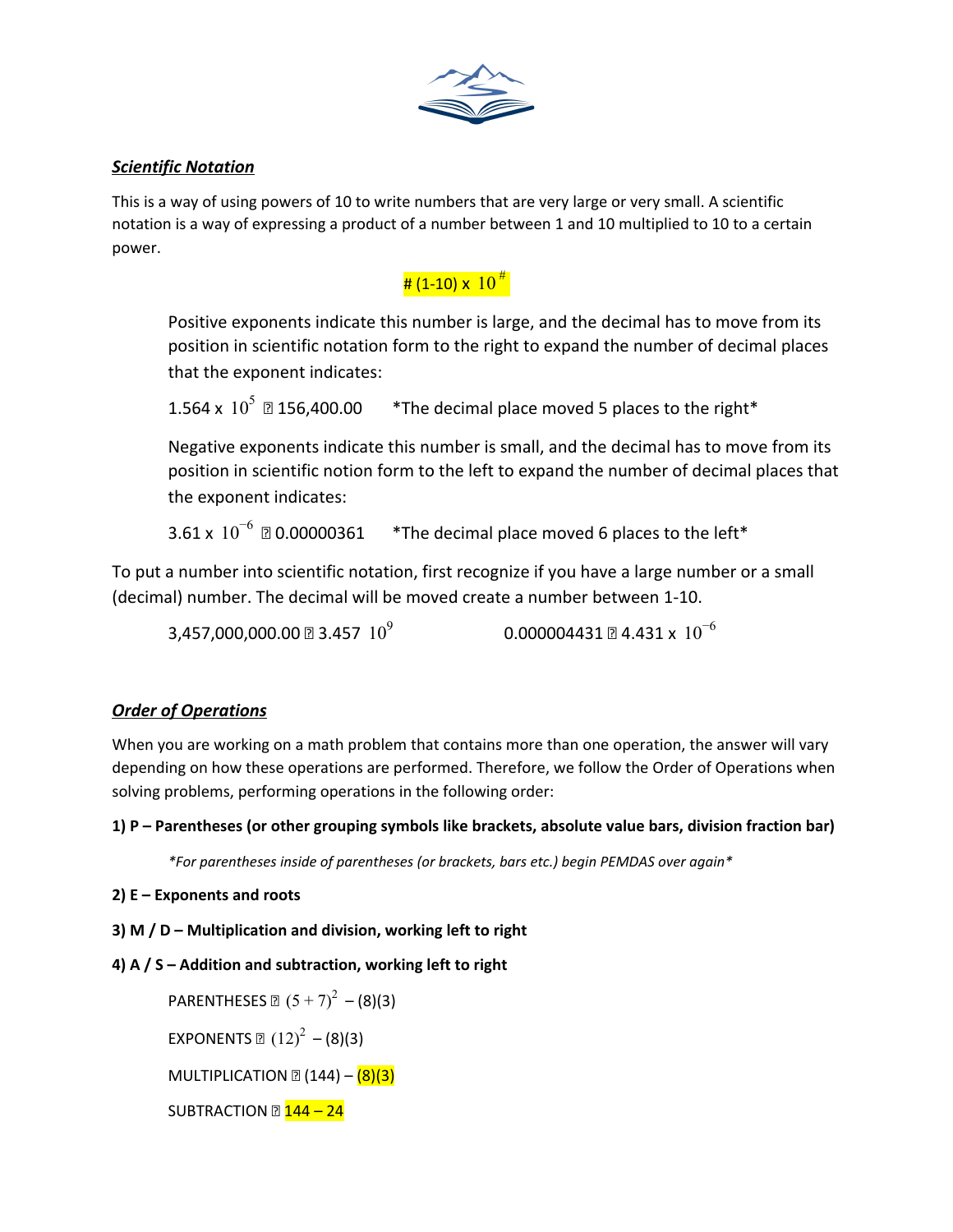

ANSWER  $\mathbb{E} = 120$ 

#### *Percent*

Percent means "per every 100," so if you had 3% you have 3 parts out of every 100 parts

**Base** = The whole quantity **Part** = Portion of the base **Rate** = % the part describes

<u><sup>12</sup></u> = 0.25 **□ <mark>25%</mark>** In this proportion, 12 is the part of the whole, 48 is the base (the whole), and 25% is the rate, or the percent that 12 represents of the whole (100%). As long as you have two, you can solve for the missing third value.

BASE X RATE = PART  $\overline{PART}$  PART / BASE = RATE  $\overline{PART}$  / RATE = BASE

A basketball team plays in a tournament where they win 9 games and lose 3 games. What percent of

their games did they win? Round your answer to the nearest whole percent

What is the PART? 9 = 0.75 <mark>75%</mark> What is the BASE? 12 (total games) You have the Part and Base, to find the rate apply the formula:

PART / BASE = RATE  $9/12 = 0.75$   $\overline{2}$  75% is the rate

#### *Central Tendency*

Central Tendency describes ways of analyzing raw data scores to determine the middle values.

**Mean** (average) – the arithmetic average of the values

**Median** – the middle value of a data set

**Mode** – the value that most often occurs in a data set

**Range** - the area of variation between the upper and lower values

Example Data Set **: 76, 82, 75, 87, 80, 82, 79** Find Central Tendency, round to the nearest tenth.

**To find the mean** in this data set, find the sum of the numbers and divide the sum by how many numbers were added together

 $\frac{76 + 82 + 75 + 87 + 80 + 82 + 79}{7} = 80.1428$  2  $80.1$ 

**To find the median** in this data set, arrange the numbers from smallest to greatest, and cross out numbers on the left and right side until you have the single middle value. If you have two middle values in a data set with an even number of values, take the average of the two.

75, 76, 79, 80, 82, 82, 87 **82, 81** 80 is the median of this data set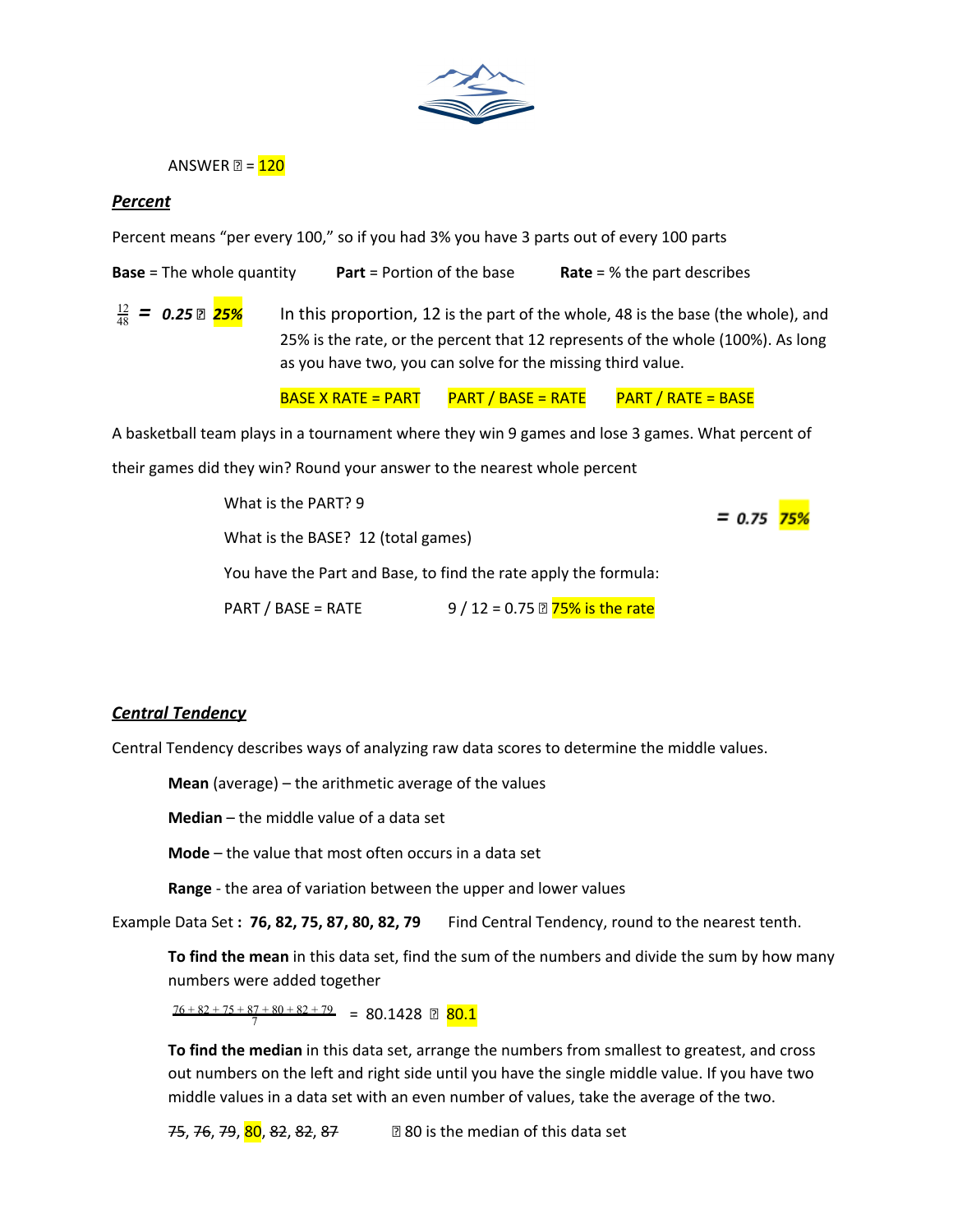

**To find the mode**, we look for the number that most often occurs in our data set. 76,  $\frac{82}{75}$ , 75, 87, 80,  $\frac{82}{79}$  79 **82** is the value most often occurring in this data set **To find the range**, take the difference between the highest and lowest values in the set.

 $87 - 76 = 11$   $211$  is the range of this data set

## *Probability*

**Probability** is the likelihood of an event to occur. It compares favorable outcomes (what we are looking for) to the total outcomes (everything that has happened).

*Theoretical probability* tests the likelihood an event may occur mathematically, it predicts what will happen.

*Experimental probability* describes the likelihood of an event based on what happened in an actual experiment.

The *theoretical probability of rolling a 1 on a 6-sided die is* , but if I perform an experiment where I roll <sup>6</sup> 1 the die 10 times and 3 of those times the die lands on 1, I have an *experimental probability of*  $\frac{3}{10}$  to describe the favorable outcomes that have occurred compared to the total outcomes.

Probability is indicated by a value between 0 and 1, with 0 meaning the event *will never* occur and 1 meaning the event *will always* occur.

These values can be written as fractions, decimals or percentages.

Ex: A probability of  $\frac{1}{2}$  can be written as 0.5 or 50% (see fraction-decimal equivalency, pg. 250)

This indicates that 1 out of every 2 times an event happens you are expected to have a favorable outcome. The probability of flipping heads (or a tails) on a quarter after one toss is represented by the example- You have two potential outcomes, heads is one of the two outcomes.

You roll a single die 3 times. These events are **independent** (one outcome does not affect the other).

You draw cards from a deck and do not replace them back into the deck. These events are **dependent** (the outcome of the succeeding events depends on the outcome of the first).

Simple probability expressed the likelihood of one event occurring. Compound probability describes the chances of more than one separate event happening. Compound probability is solved by multiplying the probabilities of the individual events together.

## *Algebraic Expressions, Equations, and Inequalities*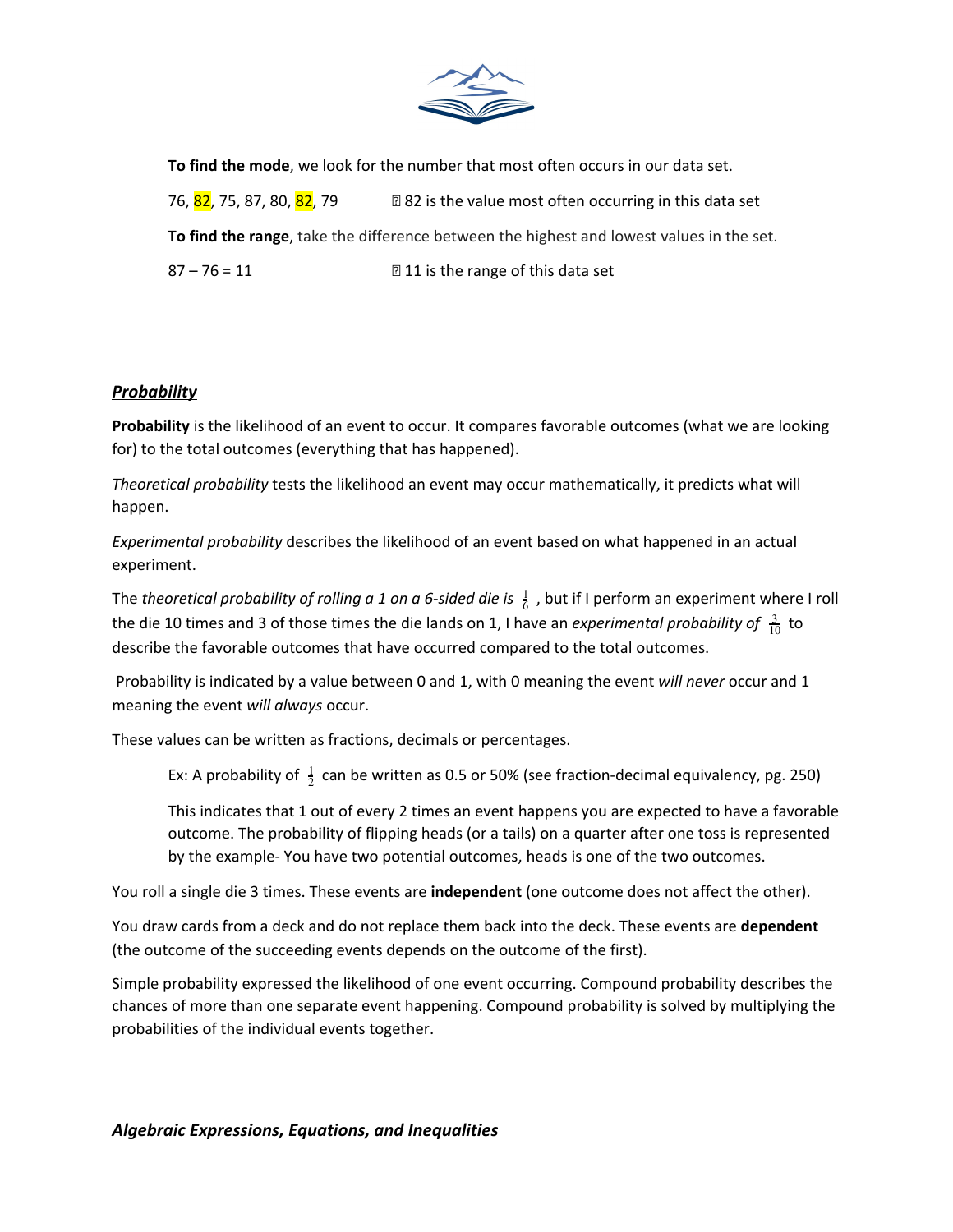

An **algebraic expression** is built from numbers, variables, and operations. A **polynomia**l is a type of expression made up of a sum of two or more terms. A term can be a constant or a variable with a coefficient.

constant: a specific number. variable: a letter used to represent an unknown value. coefficient: a number multiplied times a variable. operations: addition, subtraction, multiplication, division, raising to a power.

ex.  $3x^2 + 2x + 5$ 3 terms: variable is x, coefficients are 3 and 2, constant is 5

● Translate words into an algebraic expression: 5 less than the quotient of 10 and a number  $\rightarrow \frac{10}{x} - 5$ 

● Simplify an expression:

|                     | $3x-6(x-9)$    |
|---------------------|----------------|
| distribute:         | $3x - 6x + 54$ |
| combine like terms: | $-3x+54$       |

● Evaluate an expression:

Find the value of  $(x+y)^2 - 10$  when  $x = 2$  and  $y = 4$ substitute:  $(2 + 4)^{2} - 10$ solve:  $6^2 - 10$  $36 - 10$ 26

● Add, subtract, multiply, and divide polynomials: Simplify:

$$
\frac{8b(9ab+8a)-4ab}{12}
$$
\n
$$
\frac{72ab^2+64ab-4ab}{12}
$$
\n
$$
\frac{72ab^2+60ab}{12}
$$
\n
$$
6ab^2+5ab
$$

An **equation** is a statement that two expressions are equal. To solve an equation, use inverse operations to isolate the variable.

● Solve an equation:

 $3x - 20 = 130$ add 20 to both sides of the equation:  $3x - 20 + 20 = 130 + 20$  $3x = 150$ divide both sides of the equation by 3:  $rac{3x}{3} = \frac{150}{3}$ *x* = 50

An **inequality** is a statement that connects two unequal expressions with one of the following relationships.

less than <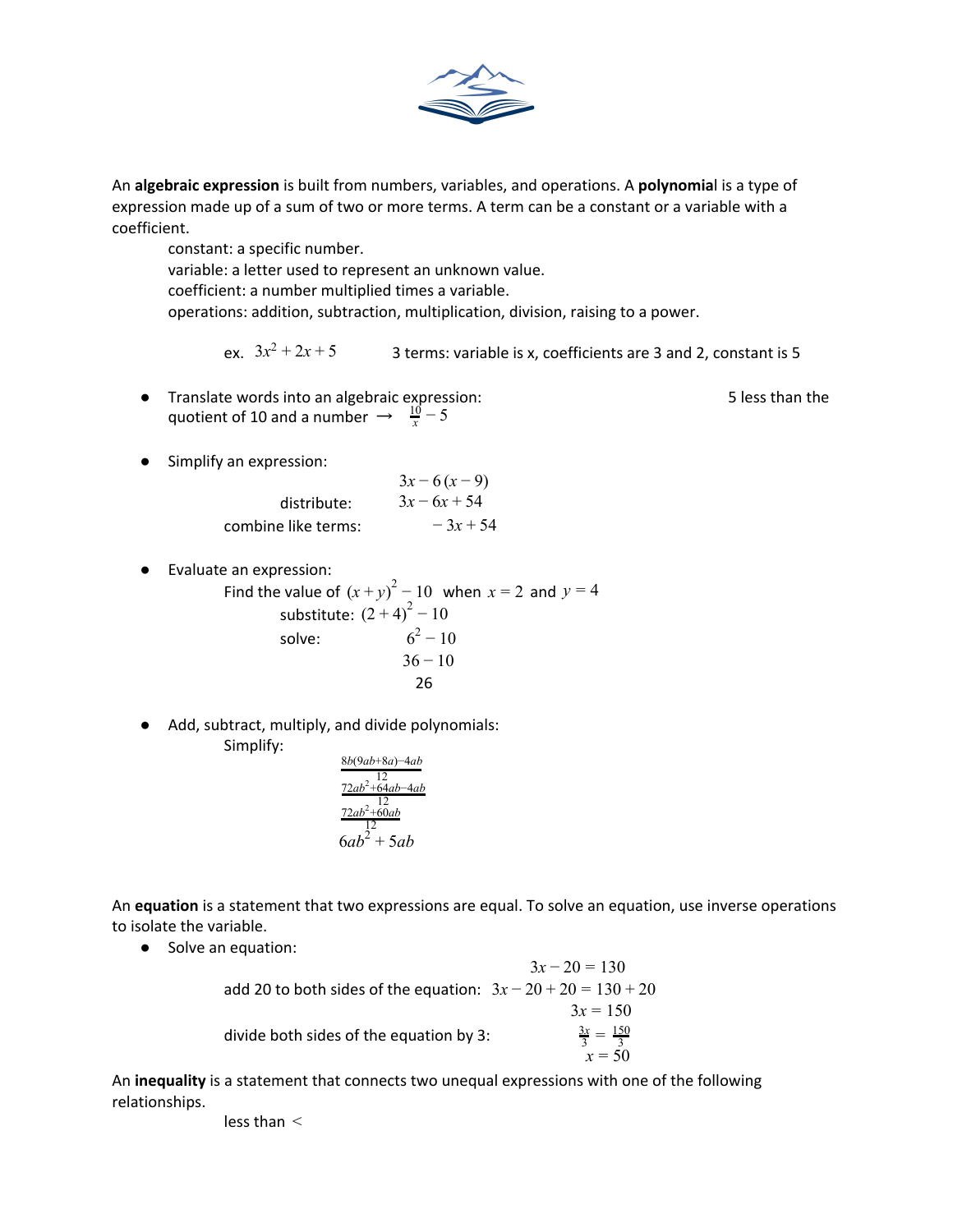

less than or equal to  $\leq$ greater than > greater than or equal to  $\geq$ 

An inequality is solved like an equation with one exception – when multiplying or dividing by a negative number, you must reverse the inequality sign.





## *Linear Equations and Their Graphs*

A linear equation is one that can be written in the form  $y = mx + b$  and whose graph is a straight line.

**y = mx + b** is called **the slope-intercept form** of the equation. In this form:

**m** represents the slope of the line when graphed.

**b** represents the point where to line crosses the y-axis called the y-intercept.  $(0, b)$ **x** and **y** represent the solutions to the equation and the coordinates of points on the line.  $(x, y)$ .

**Slope** is a measure of the steepness of the line. It gives the rate at which values of the equation are increasing or decreasing.

positive slope – the lines rises to the right of the graph. negative slope – the line falls to the right of the graph.

Parallel lines have the same slope.

Perpendicular lines have slopes that are negative reciprocals.

There are two common ways to find slope:

• On the graph, count the units between any two points on the line and make a fraction.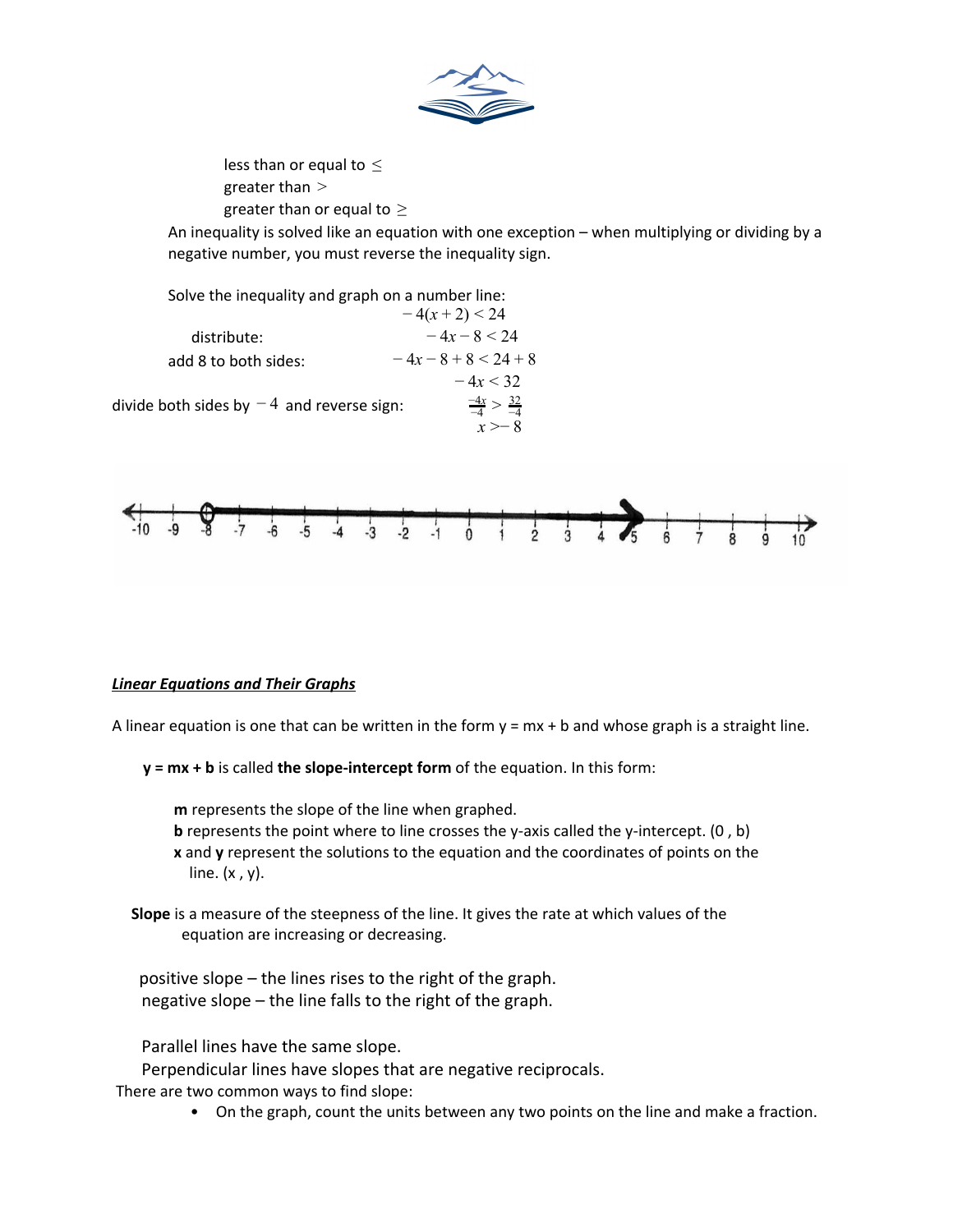



• Use the coordinates of two points  $(x_1, y_1)$  and  $(x_2, y_2)$  in the slope formula.

$$
m = \frac{y_2 - y_1}{x_2 - x_1}
$$

For the line through points (1, -1) and (3, 2):  $m = \frac{2 - (-1)}{3 - 1} = \frac{2 + 1}{3 - 1} = \frac{3}{2}$ 

Use the graph of a line to write its equation.



The slope between the two points is down 4 units and over 2, so

$$
m=\frac{-4}{2}=-2
$$

The line crosses the y-axis at the point (0, -1), so *b =* -1 Substitute those values to get the equation of the line:

$$
y = mx + b \qquad \Rightarrow \qquad y = -2x - 1
$$

Solve a linear equation for y to get it in slope-intercept form:

$$
3x + 4y = 8
$$
  
\n
$$
3x - 3x + 4y = 8 - 3x
$$
  
\n
$$
4y = -3x + 8
$$
  
\n
$$
\frac{4y}{4} = \frac{-3x}{4} + \frac{8}{4}
$$
  
\n
$$
y = -\frac{3}{4}x + 2
$$

*Functions*